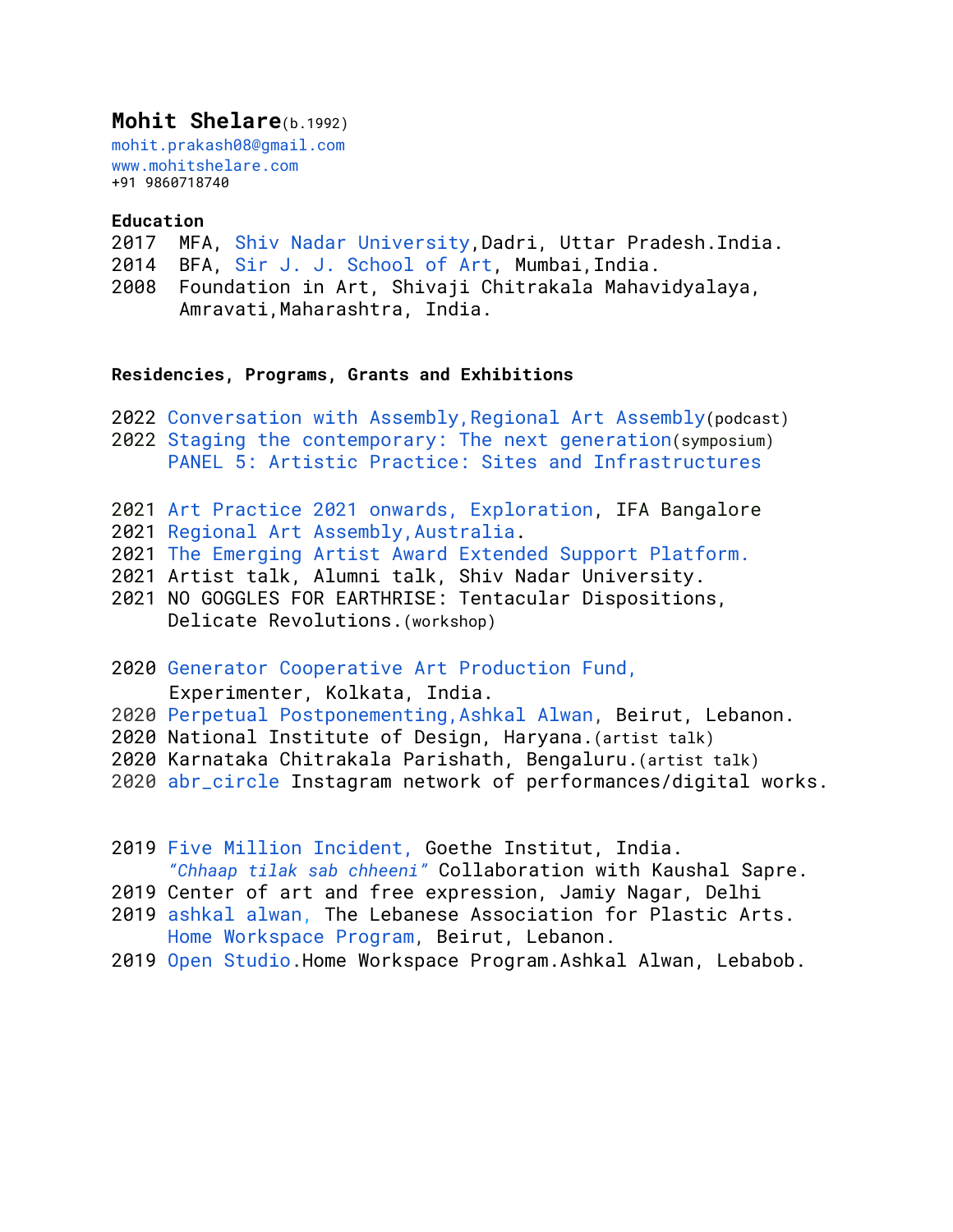- 2018 "The breath after crossing the yellow line" A066, kaladham, Knowledge Park – 2, Greater NOIDA. (Site-responsive project)
- 2018 "Act and React Workshop" Company theater, Kamshiat, Maharashtra, India.
- 2017 "Distant Mirrors" Fabrik, Kultur Im Zentrum Von Switzerland. (Group Exhibition)
- 2017 "October School" workshop on Public Art, Shiv Nadar University, Dadri, Uttar Pradesh, India.
- 2017 "Bodyworkshop" (Performance based workshop) Facilities by Nikhil Chopra, Madhvi Gore, and Jana Prepeluh, MSU University, Gujarat, India.
- 2016 "Prognosis of the internally combusting Mother" Student's Biennale Kochi-Muziris Biennale, Kochi.
- 2016 "Butoh Workshop" Subbody Resonance Butoh Himalaya.
- 2016 "Chapter 1" Coming Together (Group Exhibition) Jehangir Art Gallery, Mumbai, India.
- 2015 Stiftung FUTUR:Herzlich Willkommen (Art Residency) Rapperswil-Jona, Switzerland
- 2015 "Double Object", Kunst (Zeug) Haus, Switzerland. (open studio)
- 2014 Monsoon Exhibition,Jehangir Art Gallery,Mumbai, India.
- 2014 JJ: Past Present & Future, Art Gate Gallery,Mumbai,India.
- 2014 Bronze Medal (Drawing & Painting, SJJSA), Sir J. J. School of Art, Mumbai, India.
- 2014 Award for Best Student in Portraiture, Sir J.J. School of Art, Mumbai, India.
- 2013 Head to Head, Coomaraswamy Gallery, Prince of Whales Museum, Mumbai, India.(Group Exhibition)
- 2013 Bombay Art Society, Jehangir Art Gallery, India.
- 2013 Master Dinanath Mangeshkar Memorial Award, Sir J.J. School of Art, Mumbai, India.